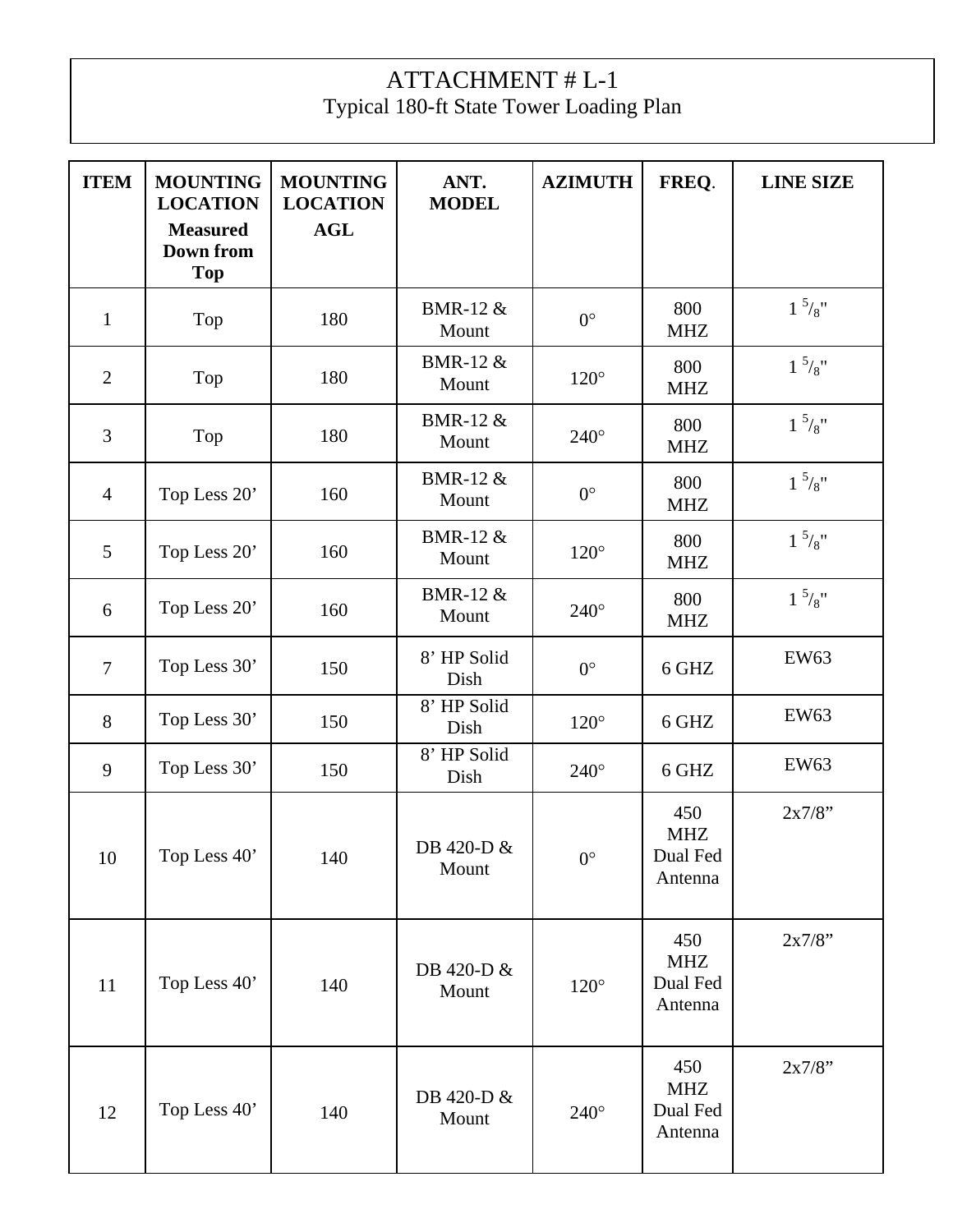| <b>ITEM</b> | <b>MOUNTING</b><br><b>LOCATION</b><br><b>Measured</b><br><b>Down from</b><br><b>Top</b> | <b>MOUNTING</b><br><b>LOCATION</b><br><b>AGL</b> | ANT.<br><b>MODEL</b>                                               | <b>AZIMUTH</b> | FREQ.                       | <b>LINE SIZE</b> |
|-------------|-----------------------------------------------------------------------------------------|--------------------------------------------------|--------------------------------------------------------------------|----------------|-----------------------------|------------------|
| 13          | Top Less 60'                                                                            | 120 feet                                         | DB224 &<br>Mount                                                   | $0^{\circ}$    | 138-174<br><b>MHz</b>       | 7/8"             |
| 14          | Top Less 60'                                                                            | 120 feet                                         | DB224 &<br>Mount                                                   | $120^\circ$    | 138-174<br><b>MHz</b>       | 7/8"             |
| 15          | Top Less 60'                                                                            | 120 feet                                         | DB224 &<br>Mount                                                   | $240^\circ$    | 138-174<br><b>MHz</b>       | 7/8"             |
| 16          | Top Less 80'                                                                            | 100 feet                                         | $(6)$ DAPA<br>59210 Panel<br>Antenna &<br>Mounts                   | $360^\circ$    | 1710-<br>1990<br><b>MHz</b> | $24x1 - 5/8$ "   |
| 17          | Top Less 80'                                                                            | 100 feet                                         | 8' HP Solid<br>Dish                                                | $0^{\circ}$    | 6 GHZ                       | <b>EW63</b>      |
| 18          | Top Less 80'                                                                            | 100 feet                                         | 8' HP Solid<br>Dish                                                | $120^\circ$    | 6 GHZ                       | <b>EW63</b>      |
| 19          | Top Less 80'                                                                            | 100 feet                                         | 8' HP Solid<br>Dish                                                | $240^\circ$    | 6 GHZ                       | <b>EW63</b>      |
| 20          | <b>Top Less</b><br>120'                                                                 | 60 feet                                          | (6)<br>DB858HV90E-<br><b>SX</b> Panel<br>Antenna Array<br>& Mounts | $360^\circ$    | 806-896<br><b>MHz</b>       | $6x$ 1-5/8"      |
| 21          | <b>Top Less</b><br>140'                                                                 | 40 feet                                          | $(6)$ DAPA<br>59210 Panel<br>Antenna &<br>Mounts                   | $360^\circ$    | 1710-<br>1990<br><b>MHz</b> | $24x1 - 5/8$ "   |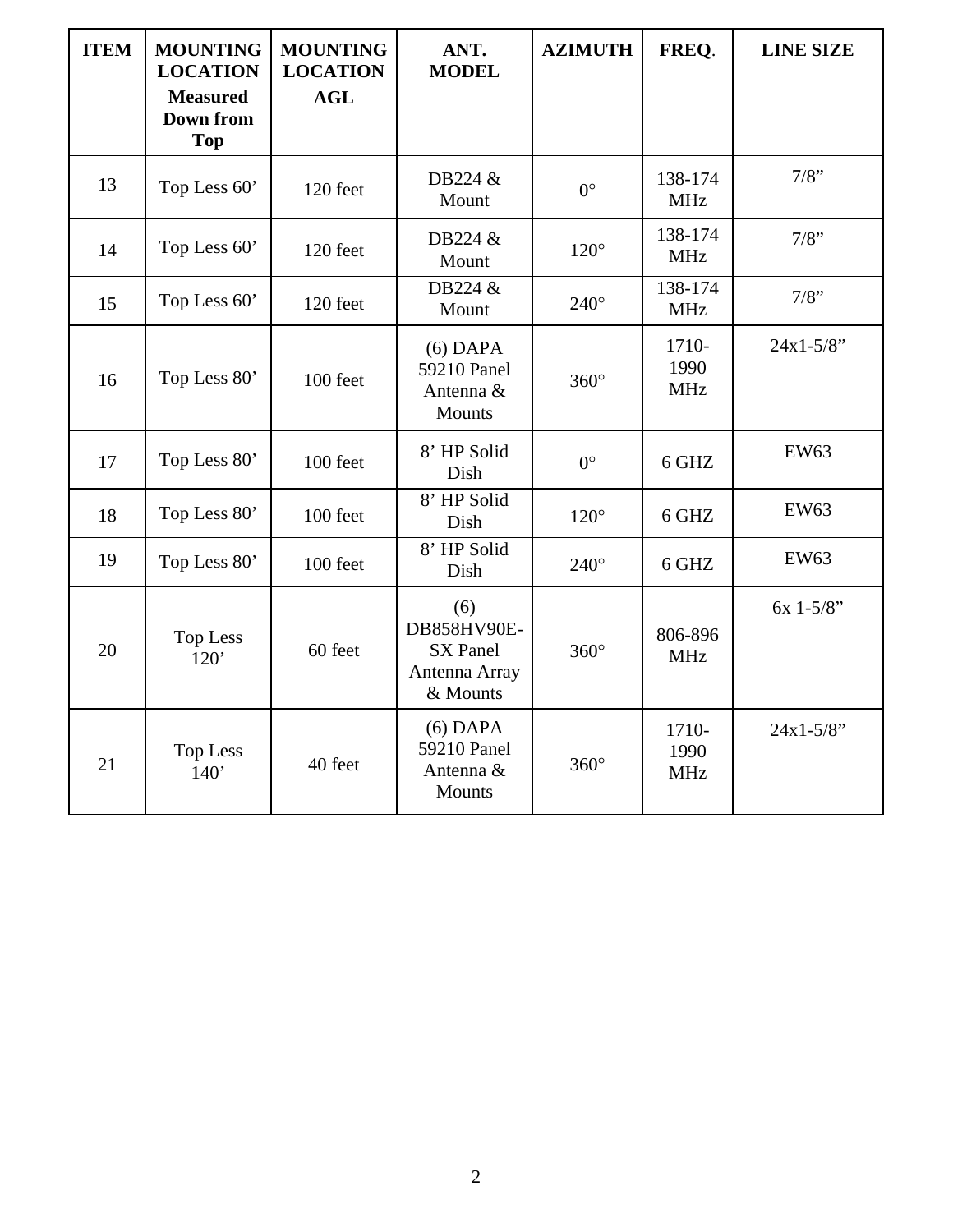## ATTACHMENT # L-2 Typical 250-ft State Tower Loading Plan

| <b>ITEM</b>    | <b>MOUNTING</b><br><b>LOCATION</b><br><b>Measured</b><br><b>Down from</b><br><b>Top</b> | <b>MOUNTING</b><br><b>LOCATION</b><br><b>AGL</b> | ANT.<br><b>MODEL</b> | <b>AZIMUTH</b> | FREQ.          | <b>LINE SIZE</b> |
|----------------|-----------------------------------------------------------------------------------------|--------------------------------------------------|----------------------|----------------|----------------|------------------|
| $\mathbf{1}$   | Top less 8'                                                                             | 242                                              | <b>BMR-12</b>        | $0^{\circ}$    | <b>800 MHZ</b> | $1\frac{5}{8}$ " |
| $\overline{2}$ | Top less 8'                                                                             | 242                                              | <b>BMR-12</b>        | $120^\circ$    | <b>800 MHZ</b> | $1\frac{5}{8}$ " |
| 3              | Top less 8'                                                                             | 242                                              | <b>BMR-12</b>        | $240^\circ$    | <b>800 MHZ</b> | $1\frac{5}{8}$ " |
| $\overline{4}$ | Top Less 30'                                                                            | 220                                              | <b>BMR-12</b>        | $0^{\circ}$    | <b>800 MHZ</b> | $1\frac{5}{8}$ " |
| 5              | Top Less 30'                                                                            | 220                                              | <b>BMR-12</b>        | $120^\circ$    | <b>800 MHZ</b> | $1\frac{5}{8}$ " |
| 6              | Top Less 30'                                                                            | 220                                              | <b>BMR-12</b>        | $240^\circ$    | <b>800 MHZ</b> | $1\frac{5}{8}$ " |
| $\overline{7}$ | Top Less 62'                                                                            | 188                                              | <b>BMR-12</b>        | $0^{\circ}$    | <b>800 MHZ</b> | $1\frac{5}{8}$ " |
| 8              | Top Less 62'                                                                            | 188                                              | <b>BMR-12</b>        | $120^\circ$    | <b>800 MHZ</b> | $1^{5}/8$ "      |
| 9              | Top Less 62'                                                                            | 188                                              | <b>BMR-12</b>        | $240^\circ$    | <b>800 MHZ</b> | $1\frac{5}{8}$ " |
| 10             | Top Less 66'                                                                            | 184                                              | PAR-8                | $0^{\circ}$    | 6 GHz          | <b>EW63</b>      |
| 11             | Top Less 66'                                                                            | 184                                              | PAR-8                | $120^\circ$    | 6 GHz          | <b>EW63</b>      |
| 12             | Top Less 66'                                                                            | 184                                              | PAR-8                | $240^\circ$    | 6 GHz          | <b>EW63</b>      |
| 13             | Top Less 90'                                                                            | 160 feet                                         | <b>DB420D</b>        | $0^{\circ}$    | 450 MHZ        | 2 X 7/8"         |
| 14             | Top Less 90'                                                                            | 160 feet                                         | <b>DB420D</b>        | $120^\circ$    | 450 MHZ        | 2 X 7/8"         |
| 15             | Top Less 90'                                                                            | 160 feet                                         | <b>DB420D</b>        | $240^\circ$    | <b>450 MHZ</b> | 2 X 7/8"         |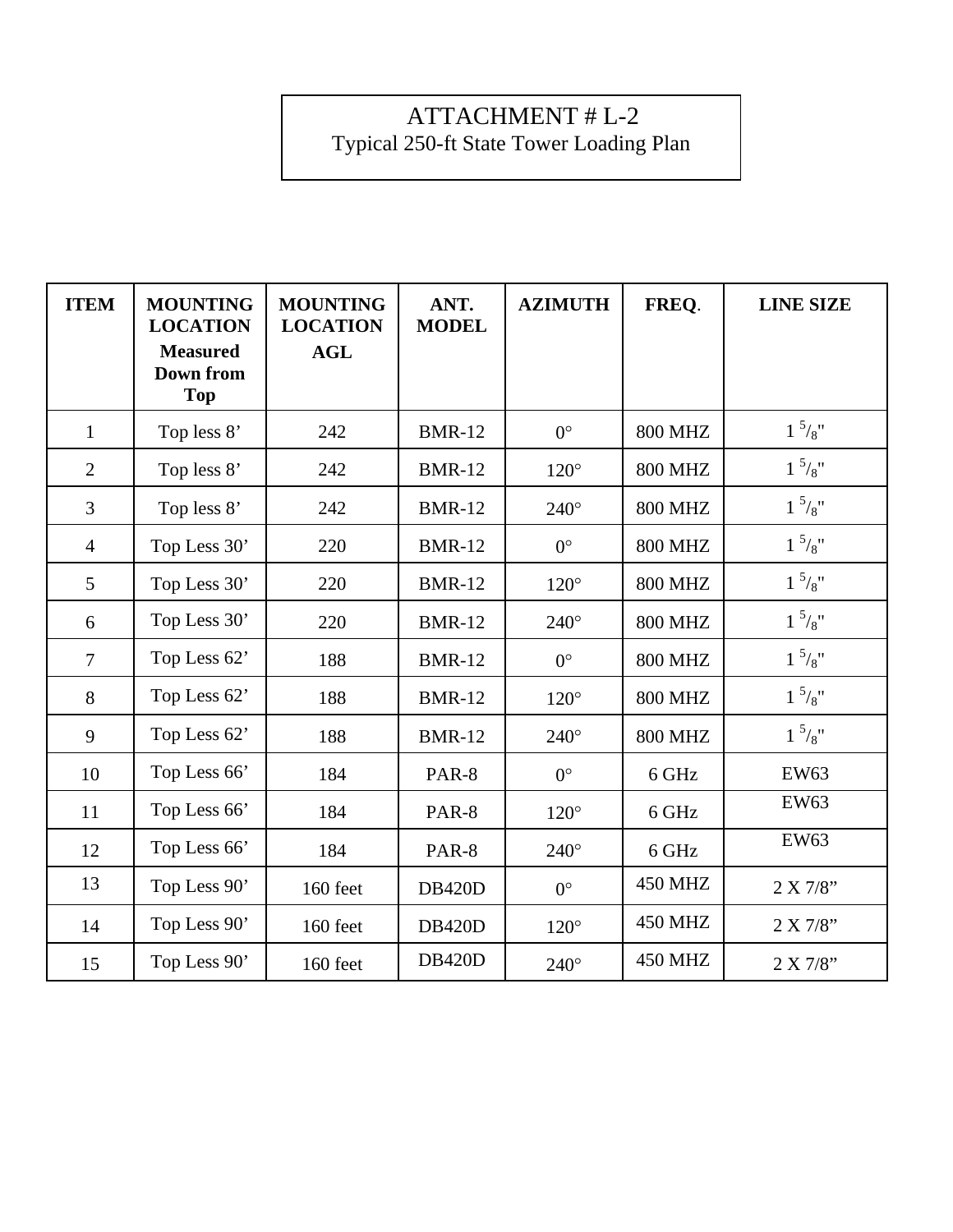| 16 | Top Less 96'  | 154 feet | PAR-8                             | $0^{\circ}$ | 6 GHz                 | <b>EW63</b>             |
|----|---------------|----------|-----------------------------------|-------------|-----------------------|-------------------------|
| 17 | Top Less 96'  | 154 feet | PAR-8                             | $120^\circ$ | 6 GHz                 | EW63                    |
| 18 | Top Less 96'  | 154 feet | PAR-8                             | $360^\circ$ | 6 GHz                 | <b>EW63</b>             |
| 19 | Top Less 112' | 138 feet | DB224                             | $0^{\circ}$ | 138-174<br><b>MHz</b> | $^{7}/\mathrm{g}$ "     |
| 20 | Top Less 112' | 138 feet | DB224                             | $120^\circ$ | 138-174<br><b>MHz</b> | $^{7}/_{8}$ "           |
| 21 | Top Less 112' | 138 feet | DB224                             | $240^\circ$ | 138-174<br><b>MHz</b> | $^{7}/_{8}$ "           |
| 22 | Top Less 125' | 125 feet | $(6)$ DAPA<br>Cell Panel<br>Array | $360^\circ$ |                       | 6 X<br>$1\frac{5}{8}$ " |
| 23 | Top Less 135' | 115 feet | $(6)$ DAPA<br>Cell Panel<br>Array | $360^\circ$ |                       | 6 X<br>$1\frac{5}{8}$ " |
| 24 | Top Less 146' | 104 feet | PAR-8                             | $0^{\circ}$ | 6 GHz                 | <b>EW63</b>             |
| 25 | Top Less 146' | 104 Feet | PAR-8                             | $120^\circ$ | 6 GHz                 | <b>EW63</b>             |
| 26 | Top Less 146' | 104 Feet | PAR-8                             | $240^\circ$ | 6 GHz                 | <b>EW63</b>             |
| 27 | Top Less 155' | 95 Feet  | $(6)$ DAPA<br>Cell Panel<br>Array | $360^\circ$ |                       | 6 X<br>$1\frac{5}{8}$ " |

| <b>Antenna Model #</b> | Height       | <b>Diameter</b> | <b>Shape</b>                    |
|------------------------|--------------|-----------------|---------------------------------|
| BMR-12-0-B1            | $20^{\circ}$ | $6 - 5/8$ "     | <b>Omni Directional - Stick</b> |
| DB-224                 | 23.25'       | 2"              | Exposed Dipole - Array          |
| PAR-8                  | 8'           | 8'              | 8' Microwave Dish antenna       |
| DAPA-59210             | 71"          | 6.3"            | <b>PCS</b> Panel antenna        |
| <b>DB420D</b>          | 23.25'       | 2"              | Dual Exposed Dipole - Array     |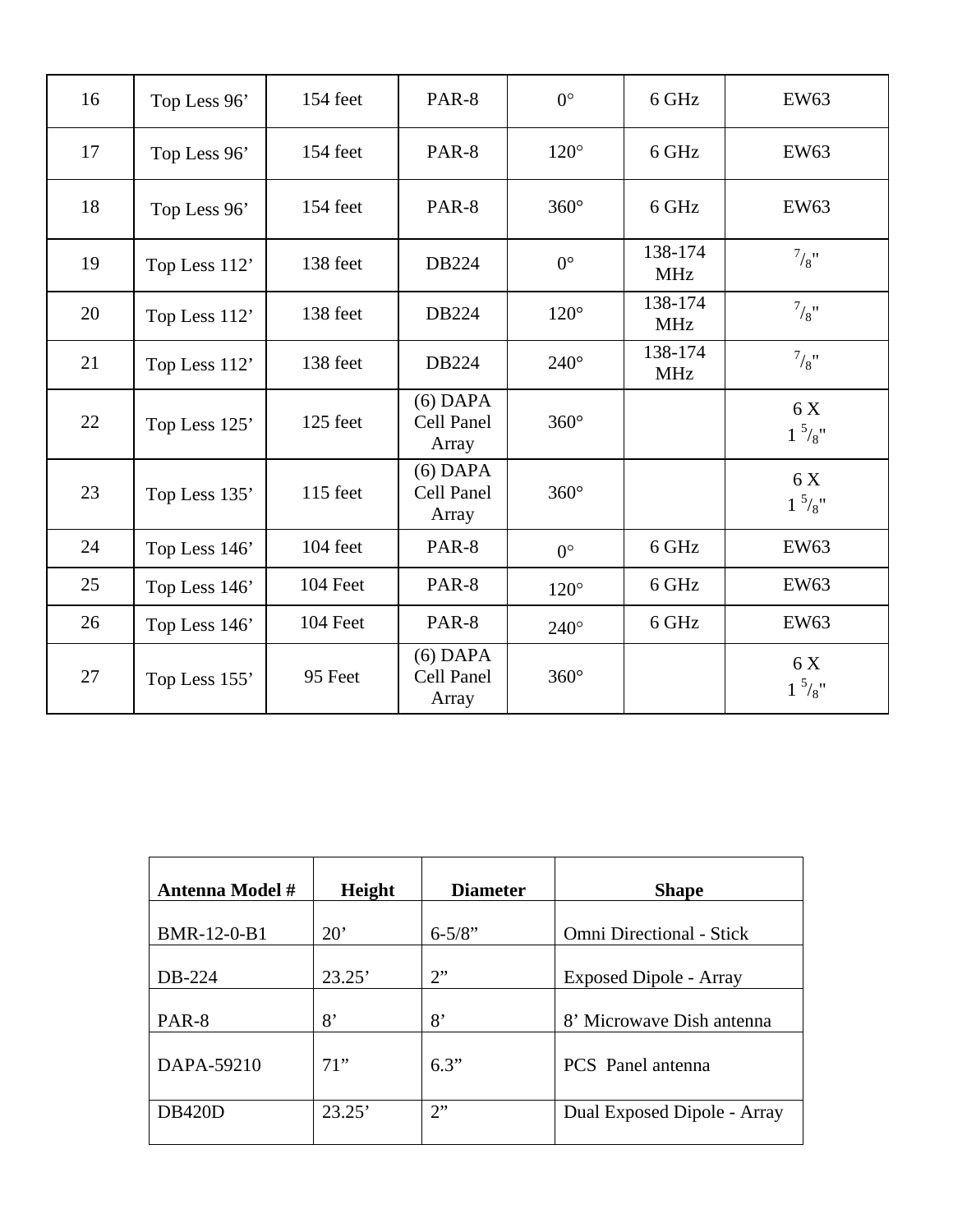# Oxon Hill Tower Loading Plan



#### **DRAWING NOT TO SCALE**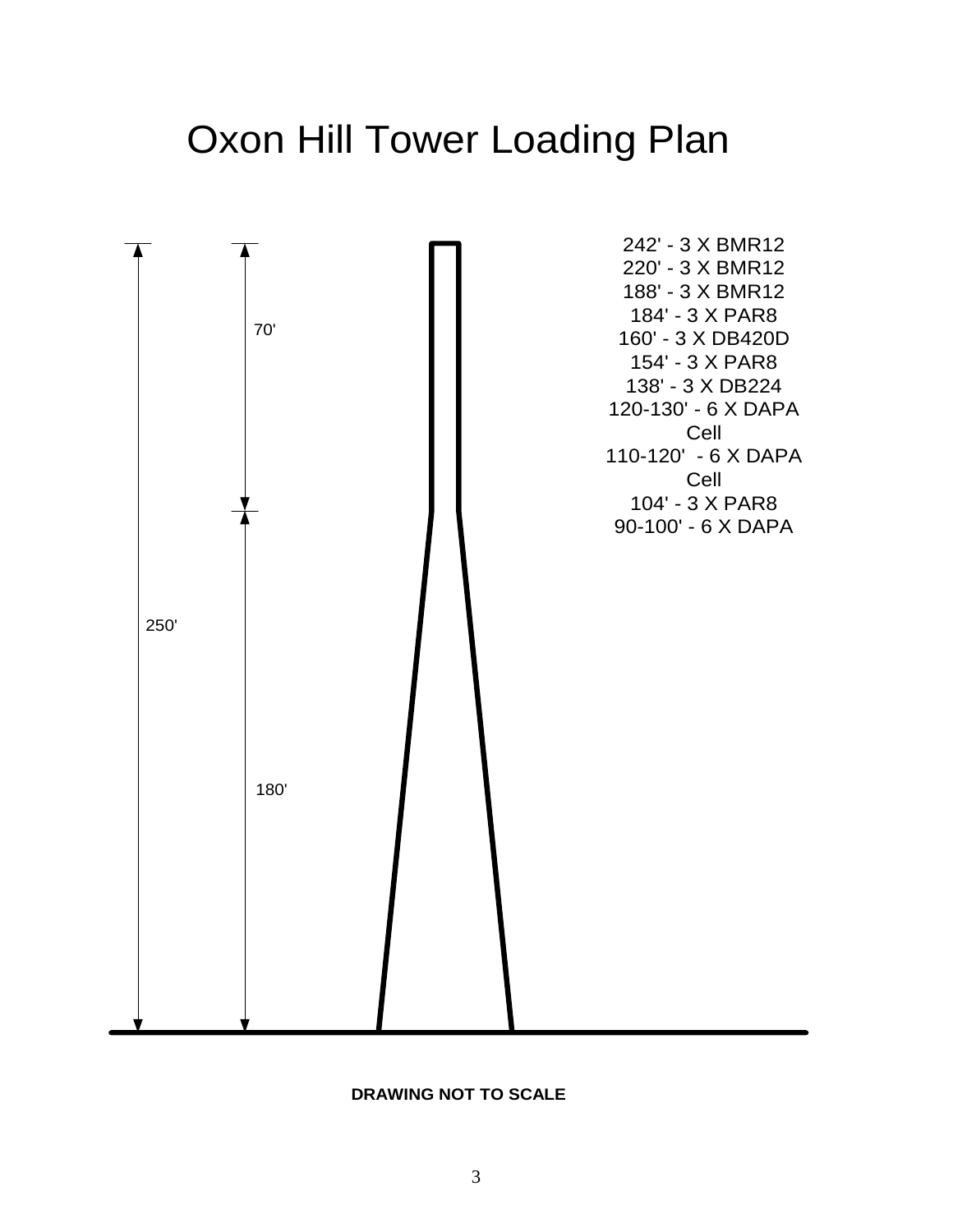### **ATTACHMENT L-3 Typical 330' State Tower Loading Plan**

| <b>Antenna</b><br># | <b>Mounting</b><br><b>Location</b><br>(Measure<br>d down<br>from top) | <b>Mounting</b><br><b>Location</b><br>(AGL) | <b>Antenna</b><br><b>Model</b> | <b>Azimuth</b> | <b>Frequency</b>                      | <b>Line</b><br><b>Size</b>                        | To be<br>supplied<br>with<br><u>tower</u> |
|---------------------|-----------------------------------------------------------------------|---------------------------------------------|--------------------------------|----------------|---------------------------------------|---------------------------------------------------|-------------------------------------------|
| $\mathbf{1}$        | Top                                                                   | 330                                         | <b>BMR-12</b>                  | $0^{\circ}$    | <b>800 MHZ</b>                        | $1\frac{5}{8}$ "                                  | ${\bf N}$                                 |
| $\overline{2}$      | Top                                                                   | 330                                         | <b>BMR-12</b>                  | $120^\circ$    | <b>800 MHZ</b>                        | $1\frac{5}{8}$ "                                  | ${\bf N}$                                 |
| 3                   | Top                                                                   | 330                                         | <b>BMR-12</b>                  | $240^\circ$    | <b>800 MHZ</b>                        | $1\frac{5}{8}$ "                                  | ${\bf N}$                                 |
| $\overline{4}$      | Top Less<br>20'                                                       | 310                                         | <b>BMR-12</b>                  | $0^{\circ}$    | <b>800 MHZ</b>                        | $1\frac{5}{8}$ "                                  | ${\bf N}$                                 |
| 5                   | Top Less<br>20'                                                       | 310                                         | <b>BMR-12</b>                  | $120^\circ$    | <b>800 MHZ</b>                        | $1\frac{5}{8}$ "                                  | ${\bf N}$                                 |
| 6                   | Top Less<br>20'                                                       | 310                                         | <b>BMR-12</b>                  | $240^\circ$    | <b>800 MHZ</b>                        | $1\frac{5}{8}$ "                                  | ${\bf N}$                                 |
| $\overline{7}$      | Top Less<br>40'                                                       | 290                                         | <b>BMR-12</b>                  | $0^{\circ}$    | <b>800 MHZ</b>                        | $1\frac{5}{8}$ "                                  | ${\bf N}$                                 |
| 8                   | Top Less<br>40'                                                       | 290                                         | <b>BMR-12</b>                  | $120^\circ$    | <b>800 MHZ</b>                        | $1\frac{5}{8}$ "                                  | ${\bf N}$                                 |
| 9                   | <b>Top Less</b><br>40'                                                | 290                                         | <b>BMR-12</b>                  | $240^\circ$    | <b>800 MHZ</b>                        | $1^{5}/8$ "                                       | ${\bf N}$                                 |
| 10                  | Top Less<br>60'                                                       | 270                                         | <b>DB</b> 420-D                | $0^{\circ}$    | <b>450 MHZ</b><br>Dual fed<br>antenna | $(2)$ Ea.<br>$^{7}/_{8}$ "                        | ${\bf N}$                                 |
| 11                  | <b>Top Less</b><br>60'                                                | 270                                         | <b>DB</b> 420-D                | $120^\circ$    | <b>450 MHZ</b><br>Dual fed<br>antenna | $\frac{2}{7}\frac{\text{X}}{\text{X}^{\text{H}}}$ | ${\bf N}$                                 |
| 12                  | <b>Top Less</b><br>60'                                                | 270                                         | DB 420-D                       | $240^\circ$    | 450 MHZ<br>Dual fed<br>antenna        | $\frac{2 \text{ X}}{\frac{7}{8}}$                 | ${\bf N}$                                 |
| 13                  | <b>Top Less</b><br>80'                                                | 250                                         | DB 224                         | $0^{\circ}$    | 138-174<br><b>MHZ</b>                 | $^{7}/_{8}$ "                                     | ${\bf N}$                                 |
| 14                  | <b>Top Less</b><br>80'                                                | 250                                         | DB 224                         | $120^\circ$    | 138-174<br><b>MHZ</b>                 | $^{7}/_{8}$ "                                     | ${\bf N}$                                 |
| 15                  | <b>Top Less</b><br>80'                                                | 250                                         | DB 224                         | $240^\circ$    | 138-174<br><b>MHZ</b>                 | $^{7}/_{8}$ "                                     | ${\bf N}$                                 |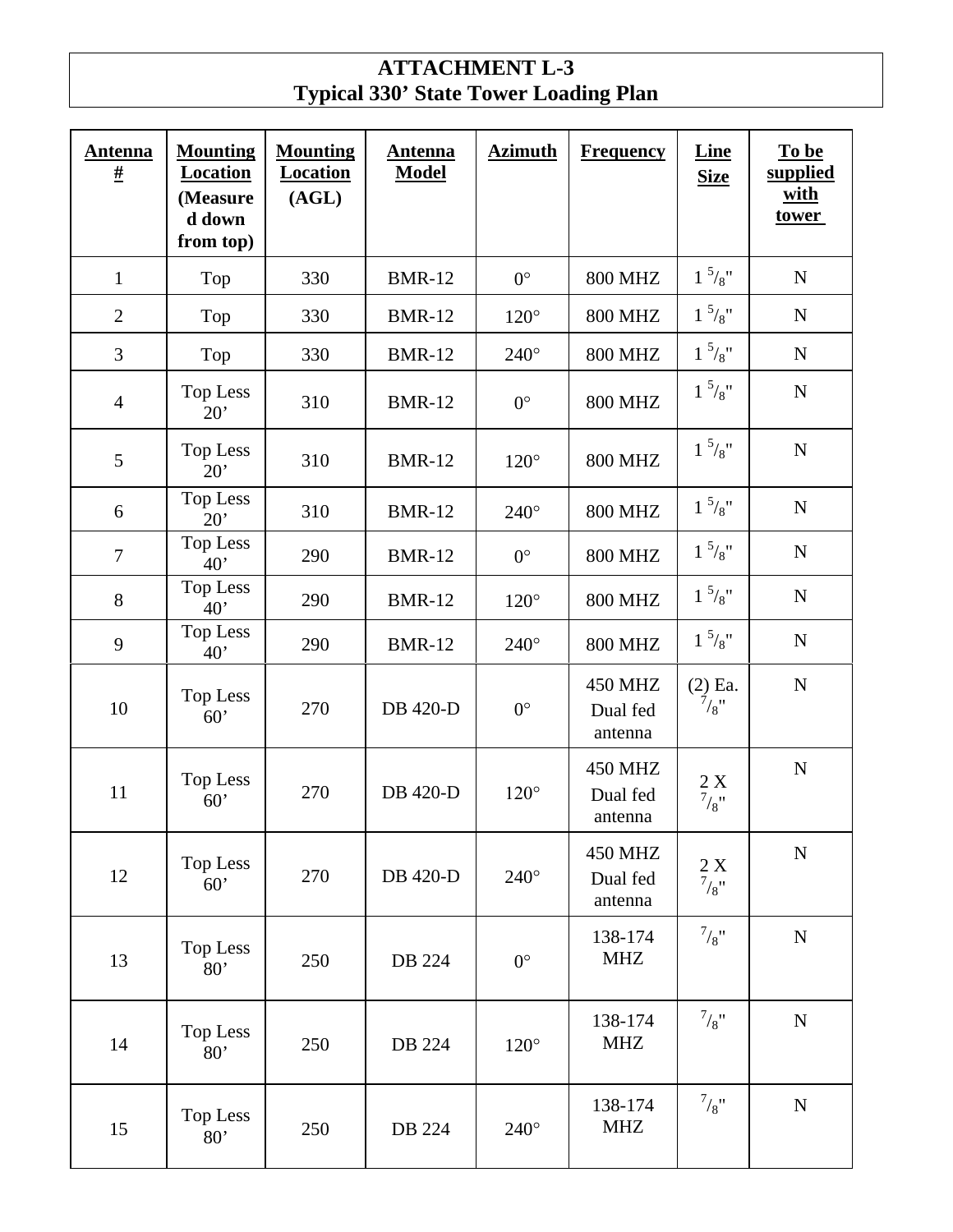| <b>Antenna</b><br><u>#</u> | <b>Mounting</b><br><b>Location</b><br>(Measure<br>d down<br>from top) | <b>Mounting</b><br><b>Location</b><br>(AGL) | <b>Antenna</b><br><b>Model</b>                               | <b>Azimuth</b> | <b>Frequency</b>        | Line<br><b>Size</b>      | To be<br>supplied<br><u>with</u><br><u>tower</u> |
|----------------------------|-----------------------------------------------------------------------|---------------------------------------------|--------------------------------------------------------------|----------------|-------------------------|--------------------------|--------------------------------------------------|
| 16                         | <b>Top Less</b><br>100'                                               | 230 feet                                    | $(6)$ DAPA<br>59210<br>Panel<br>Antenna                      | $360^\circ$    | 1710-1990<br><b>MHZ</b> | 6 X<br>$1\frac{5}{8}$ "  | $\mathbf N$                                      |
| 17                         | <b>Top Less</b><br>120'                                               | 210 feet                                    | (6)<br><b>DB858HV9</b><br>0E-SX<br>Panel<br>Antenna<br>Array | $360^\circ$    | 806-896<br><b>MHZ</b>   | 12X<br>$1\frac{5}{8}$ "  | $\mathbf N$                                      |
| 18                         | Top Less<br>140'                                                      | 190 feet                                    | 8' HP Solid<br>Dish                                          | $0^{\circ}$    | 6.000 GHz               | <b>EW63</b>              | $\mathbf N$                                      |
| 19                         | Top Less<br>140'                                                      | 190 feet                                    | 8' HP Solid<br>Dish                                          | $120^\circ$    | 6.000 GHz               | <b>EW63</b>              | $\mathbf N$                                      |
| 20                         | Top Less<br>140'                                                      | 190 feet                                    | 8' HP Solid<br>Dish                                          | $240^\circ$    | 6.000 GHz               | <b>EW63</b>              | $\mathbf N$                                      |
| 21                         | <b>Top Less</b><br>160'                                               | 170 feet                                    | $(6)$ DAPA<br>59210 Panel<br>Antenna<br>Array                | $360^\circ$    | 1710-1990<br><b>MHZ</b> | 6 X<br>$1\frac{5}{8}$ "  | $\mathbf N$                                      |
| 22                         | Top Less<br>180 <sup>'</sup>                                          | 150 feet                                    | (6)<br>DB858HV90<br>E-SX Panel<br>Antenna<br>Array           | $360^\circ$    | 806-896<br><b>MHZ</b>   | 12 X<br>$1\frac{5}{8}$ " | $\mathbf N$                                      |
| 23                         | <b>Top Less</b><br>200'                                               | 130 feet                                    | 8' HP Solid<br>Dish                                          | $0^{\circ}$    | 6.000 GHz               | <b>EW63</b>              | $\mathbf N$                                      |
| 24                         | <b>Top Less</b><br>200'                                               | 130 feet                                    | 8' HP Solid<br>Dish                                          | $120^\circ$    | 6.000 GHz               | <b>EW63</b>              | $\mathbf N$                                      |
| 25                         | <b>Top Less</b><br>200'                                               | 130 feet                                    | 8' HP Solid<br>Dish                                          | $240^\circ$    | 6.000 GHz               | EW63                     | $\mathbf N$                                      |
| 26                         | <b>Top Less</b><br>220'                                               | 110 feet                                    | (6)<br>DB858HV90<br>E-SX Panel<br>Antenna<br>Array           | $360^\circ$    | 806-896<br><b>MHZ</b>   | 12 X<br>$1\frac{5}{8}$ " | $\mathbf N$                                      |
| 27                         | Top Less<br>240'                                                      | 90 feet                                     | $(6)$ DAPA<br>59210 Panel<br>Antenna<br>Array                | $360^\circ$    | 1710-1990<br><b>MHZ</b> | 6 X<br>$1\frac{5}{8}$ "  | $\mathbf N$                                      |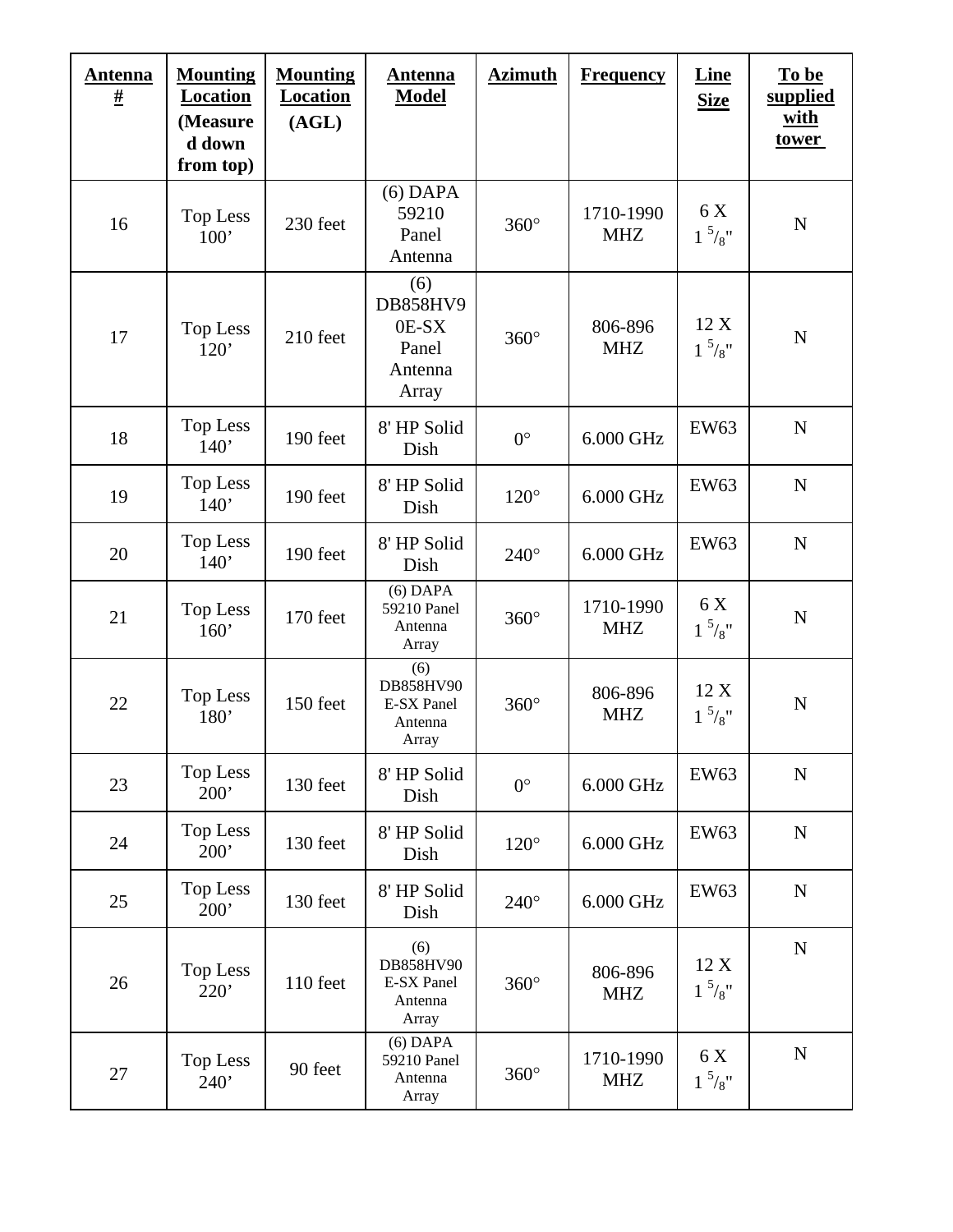| <b>Attachment L-4</b><br><b>Tower Loading for 450' Self Supporting Tower</b> |                                                                                         |                                                  |                      |                |                                    |                            |                                     |  |  |  |  |
|------------------------------------------------------------------------------|-----------------------------------------------------------------------------------------|--------------------------------------------------|----------------------|----------------|------------------------------------|----------------------------|-------------------------------------|--|--|--|--|
| <b>ITEM</b>                                                                  | <b>MOUNTING</b><br><b>LOCATION</b><br><b>Measured</b><br><b>Down from</b><br><b>Top</b> | <b>MOUNTING</b><br><b>LOCATION</b><br><b>AGL</b> | ANT.<br><b>MODEL</b> | <b>AZIMUTH</b> | FREQ.                              | <b>LINE</b><br><b>SIZE</b> | <b>SUPPLY</b><br>W/<br><b>TOWER</b> |  |  |  |  |
| $\mathbf{1}$                                                                 | Top                                                                                     | Top                                              | <b>BMR-12</b>        | $0^{\circ}$    | 800<br><b>MHZ</b>                  | $1\frac{5}{8}$ "           | $\mathbf N$                         |  |  |  |  |
| $\overline{2}$                                                               | Top                                                                                     | Top                                              | <b>BMR-12</b>        | $0^{\circ}$    | 800<br><b>MHZ</b>                  | $1^{5}/8"$                 | ${\bf N}$                           |  |  |  |  |
| 3                                                                            | Top                                                                                     | Top                                              | <b>BMR-12</b>        | $0^{\circ}$    | 800<br><b>MHZ</b>                  | $1^{5}/8"$                 | ${\bf N}$                           |  |  |  |  |
| $\overline{4}$                                                               | Top Less 20'                                                                            | 430                                              | <b>BMR-12</b>        | $0^{\circ}$    | 800<br><b>MHZ</b>                  | $1^{5}/8"$                 | ${\bf N}$                           |  |  |  |  |
| 5                                                                            | Top Less 20'                                                                            | 430                                              | <b>BMR-12</b>        | $0^{\circ}$    | 800<br><b>MHZ</b>                  | $1\frac{5}{8}$ "           | ${\bf N}$                           |  |  |  |  |
| 6                                                                            | Top Less 20'                                                                            | 430                                              | <b>BMR-12</b>        | $0^{\circ}$    | 800<br><b>MHZ</b>                  | $1\frac{5}{8}$ "           | ${\bf N}$                           |  |  |  |  |
| $\overline{7}$                                                               | Top Less 50'                                                                            | 400                                              | <b>BMR-12</b>        | $0^{\circ}$    | 800<br><b>MHZ</b>                  | $1^{5}/8$ "                | ${\bf N}$                           |  |  |  |  |
| 8                                                                            | Top Less 50'                                                                            | 400                                              | <b>BMR-12</b>        | $0^{\circ}$    | 800<br><b>MHZ</b>                  | $1\frac{5}{8}$ "           | ${\bf N}$                           |  |  |  |  |
| 9                                                                            | Top Less 50'                                                                            | 400                                              | <b>BMR-12</b>        | $0^{\circ}$    | 800<br>$\ensuremath{\mathsf{MHz}}$ | $1\frac{5}{8}$ "           | $\mathbf N$                         |  |  |  |  |
| 10                                                                           | Top Less 70'                                                                            | 380                                              | <b>BMR-12</b>        | $0^{\circ}$    | 800<br><b>MHZ</b>                  | $1\frac{5}{8}$ "           | ${\bf N}$                           |  |  |  |  |
| 11                                                                           | Top Less 70'                                                                            | 380                                              | <b>BMR-12</b>        | $120^\circ$    | 800<br><b>MHZ</b>                  | $1\frac{5}{8}$ "           | ${\bf N}$                           |  |  |  |  |
| 12                                                                           | Top Less 70'                                                                            | 380                                              | <b>BMR-12</b>        | $240^\circ$    | 800<br><b>MHZ</b>                  | $1\frac{5}{8}$ "           | ${\bf N}$                           |  |  |  |  |
| 13                                                                           | Top Less 90'                                                                            | 360                                              | <b>BMR-12</b>        | $0^{\circ}$    | 800<br><b>MHZ</b>                  | $1\frac{5}{8}$ "           | ${\bf N}$                           |  |  |  |  |
| 14                                                                           | Top Less 90'                                                                            | 360                                              | <b>BMR-12</b>        | $120^\circ$    | 800<br><b>MHZ</b>                  | $1^{5}/8"$                 | ${\bf N}$                           |  |  |  |  |
| 15                                                                           | Top Less 90'                                                                            | 360                                              | <b>BMR-12</b>        | $240^\circ$    | 800<br><b>MHZ</b>                  | $1^{5}/8"$                 | ${\bf N}$                           |  |  |  |  |
| 16                                                                           | <b>Top Less</b><br>$110'$                                                               | 340                                              | <b>BMR-12</b>        | $0^{\circ}$    | 800<br><b>MHZ</b>                  | $1^{5}/8$ "                | ${\bf N}$                           |  |  |  |  |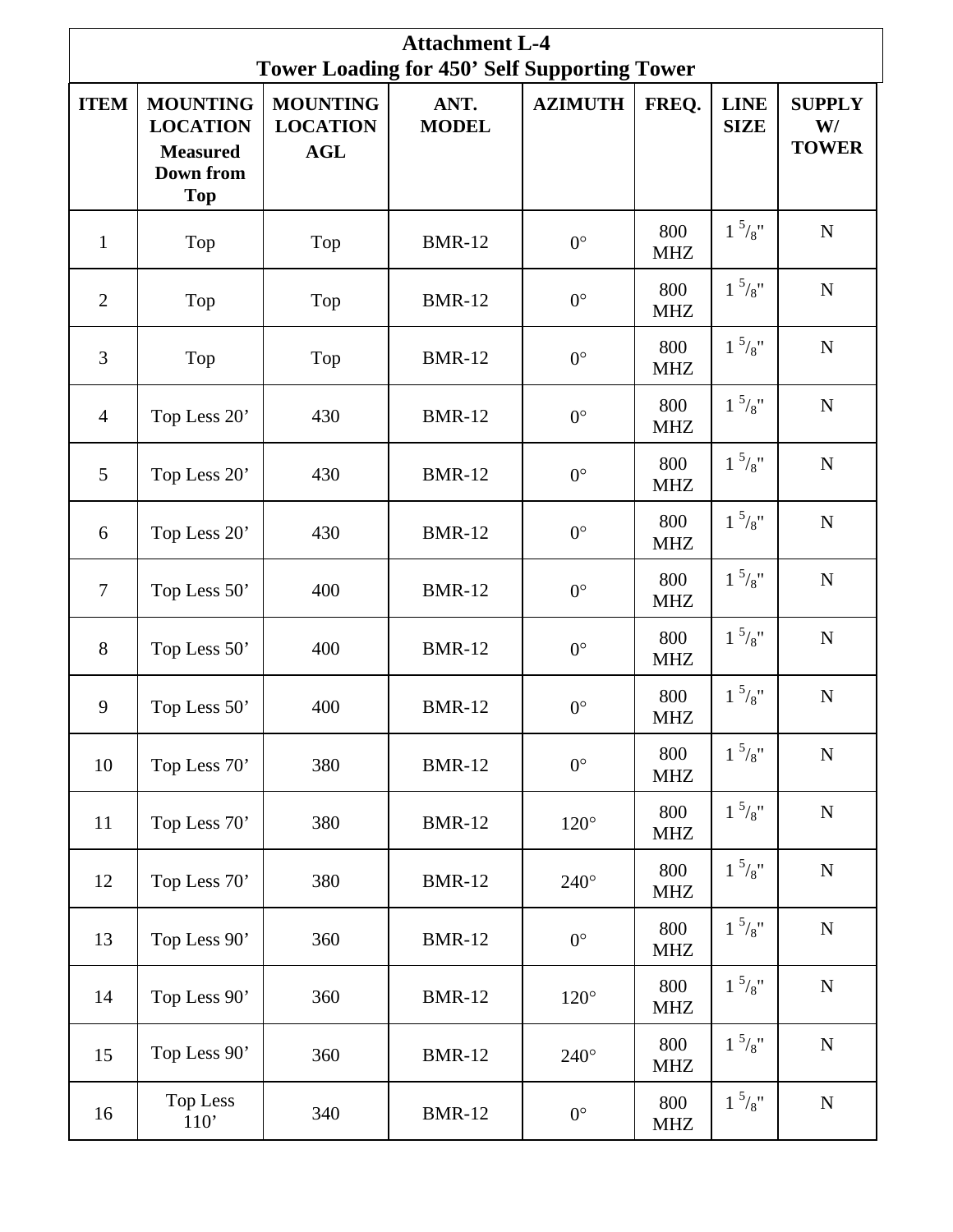| <b>ITEM</b> | <b>MOUNTING</b><br><b>LOCATION</b><br><b>Measured</b><br><b>Down from</b><br><b>Top</b> | <b>MOUNTING</b><br><b>LOCATION</b><br><b>AGL</b> | ANT.<br><b>MODEL</b>                            | <b>AZIMUTH</b> | FREQ.                                       | <b>LINE</b><br><b>SIZE</b>                                 | <b>SUPPLY</b><br>W/<br><b>TOWER</b> |
|-------------|-----------------------------------------------------------------------------------------|--------------------------------------------------|-------------------------------------------------|----------------|---------------------------------------------|------------------------------------------------------------|-------------------------------------|
| 17          | <b>Top Less</b><br>110'                                                                 | 340                                              | <b>BMR-12</b>                                   | $120^\circ$    | 800<br><b>MHZ</b>                           | $1\frac{5}{8}$ "                                           | ${\bf N}$                           |
| 18          | Top Less<br>110'                                                                        | 340                                              | <b>BMR-12</b>                                   | $240^\circ$    | 800<br><b>MHZ</b>                           | $1^{5}/8"$                                                 | ${\bf N}$                           |
| 19          | Top Less<br>130'                                                                        | 320                                              | DB 420-D                                        | $0^{\circ}$    | 450<br><b>MHZ</b><br>Dual<br>fed<br>antenna | (2)<br>Ea.<br>$^{7}/_{8}$ "                                | $\mathbf N$                         |
| 20          | Top Less<br>130'                                                                        | 320                                              | <b>DB</b> 420-D                                 | $120^\circ$    | 450<br><b>MHZ</b><br>Dual<br>fed<br>antenna | 2 X<br>$^{7}/_{8}$ "                                       | ${\bf N}$                           |
| 21          | <b>Top Less</b><br>130'                                                                 | 320                                              | <b>DB</b> 420-D                                 | $240^\circ$    | 450<br><b>MHZ</b><br>Dual<br>fed            | $\frac{2}{7}\begin{bmatrix} X\\ \frac{7}{8} \end{bmatrix}$ | $\mathbf N$                         |
| 22          | <b>Top Less</b><br>150'                                                                 | 300                                              | DB 224                                          | $0^{\circ}$    | 138-<br>174<br><b>MHZ</b>                   | $^{7}/_{8}$ "                                              | $\mathbf N$                         |
| 23          | Top Less<br>150'                                                                        | 300                                              | DB 224                                          | $120^\circ$    | 138-<br>174<br><b>MHZ</b>                   | $^{7}/_{8}$ "                                              | ${\bf N}$                           |
| 24          | Top Less<br>150'                                                                        | 300                                              | DB 224                                          | $240^\circ$    | 138-<br>174<br><b>MHZ</b>                   | $^{7}/_{8}$ "                                              | $\mathbf N$                         |
| 25          | Top Less<br>170'                                                                        | 280 feet                                         | $(9)$ DAPA<br>59210 Panel<br>Antenna Array      | $360^\circ$    | 1710-<br>1990<br><b>MHZ</b>                 | 24 X<br>$1\frac{5}{8}$ "                                   | $\mathbf N$                         |
| 26          | Top Less<br>190'                                                                        | 260 feet                                         | (9)<br>DB858HV90E-<br>SX Panel<br>Antenna Array | $360^\circ$    | 806-<br>896<br><b>MHZ</b>                   | 9 X<br>$1\frac{5}{8}$ "                                    | $\mathbf N$                         |